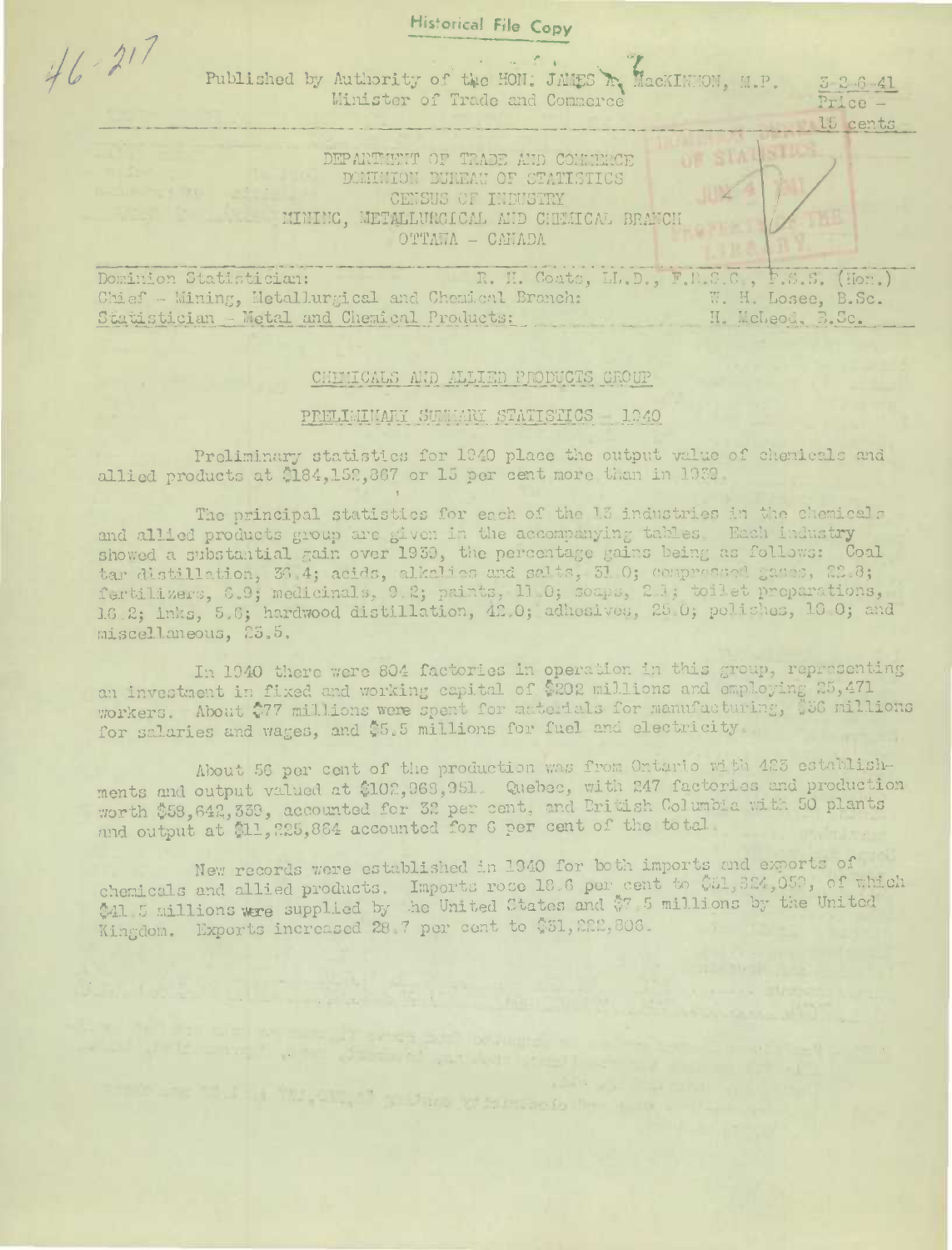Preliminary Chemicals

|                        |            | IN CANADA, BY INDUSTRING, 1969 and 1940 |              |               |               |               |
|------------------------|------------|-----------------------------------------|--------------|---------------|---------------|---------------|
|                        |            |                                         | Average      |               |               | Gross sell-   |
|                        | No. of     | Capital                                 | nunber       | Salarics      | Cost of       | ing value     |
| Industries             | plants     | employed                                | of $e^{n}$ - | and           | materials     | of products   |
|                        |            |                                         | ployees      | wages         | at works(x)   | at works      |
|                        |            |                                         |              | <u> 대표 대표</u> | <u>이 없이 없</u> |               |
|                        |            |                                         |              |               |               |               |
| 1. 9 3 9 (Final)       |            |                                         |              |               |               | 5,643,080     |
| Coal tar distillation. | 11         | 4,040,020                               | 302          | 303,522       | 2,103,544     |               |
| Acids, alkalies and    |            |                                         |              |               |               | 23,056,006    |
| salts                  | 25         | 50,078,482                              | 5,123        | 5,030,890     | 6,021,716     |               |
| Compressed gases       | 31         | 5,501,069                               | C77          | 1,037,718     | 501,108       | 4,000,829     |
| Fortilizers            | 27         | 17,561,474                              | 1,211        | 1,819,612     | 8,140,433     | 13,165,164    |
|                        |            |                                         |              |               |               |               |
| Medicinals and pharma- | 174        | 25,282,626                              | 4,338        | 5,206,891     | 9,804,525     | 27,184,162    |
| ceuticals              |            |                                         |              |               |               |               |
| Paints, pigments and   |            |                                         | 3,540        | 5,311,616     | 12,080,774    | 25,855,506    |
| varnishes              | 93         | 26, 348, 301                            |              |               |               |               |
| Soaps and washing com- |            |                                         |              |               | 9,171.,373    | 20,145,072    |
| pounds                 | 110        | 14,891,150                              | 2,406        | 3,142,213     |               | 6,918,573     |
| Toilet preparations    | 86         | 5,919,818                               | 1,135        | 1,304,574     | 2,792,754     |               |
| Inks                   | 33         | 2,944,271                               | 543          | 956,165       | 1,465,418     | 3,454,251     |
| Wood distillation      | - 5        | 1,552,756                               | 173          | 146,541       | 415,973       | 737,673       |
| Adhesives              | 19         | 2,735,476                               | 427          | 520,062       | 905,411       | 2,110,806     |
|                        | 49         | 2,559,028                               | 468          | 565,319       | 1,580,112     | 5,461,556     |
| Polishes and dressings |            | 25, 246, 894                            | 4,196        | 5,429,827     | 10,242,733    | 25,788,906    |
| Miscellaneous  145     |            | 172,459,365                             | 22,535       | 31, 567, 558  | 65,230,839    | 159, 536, 984 |
| TOTAL  808             |            |                                         |              |               |               |               |
|                        |            |                                         |              |               |               |               |
| 1940 (Preliminary)     |            |                                         |              |               |               | 4,975,593     |
| Coal tar distillation. | 10         | 5,304,390                               | 319          | 450,373       | 2,480,379     |               |
| Acids, alkalics and    |            |                                         |              |               |               |               |
| salts                  | 25         | 45, 335, 382                            | 3,961        | 6,564,744     | 8,503,133     | 30, 199, 420  |
| Compressed gases       | 32         | 5,455,187                               | 749          | 1,117,699     | 636,075       | 4,920,847     |
| Fortilizers            | 27         | 18,693,795                              | 1,252        | 1,948,480     | 8,020,003     | 14,080,467    |
|                        |            |                                         |              |               |               |               |
| Medicinals and pharma- |            | 23,067,619                              | 4,580        | 0,415,296     | 10,948,904    | 29,094,323    |
| centicals              | 171        |                                         |              |               |               |               |
| Paints, pigments and   |            |                                         |              | 5,609,899     | 13,974,713    | 28,693,878    |
| varnishes              | -91        | 27,650,994                              | 3,692        |               |               |               |
| Soaps and washing com- |            |                                         |              |               |               | 20,564,325    |
| pounds                 | 113        | 16,274,494                              | 2,610        | 3,455,476     | 10,029,320    | 8,037,166     |
| Toilet preparations    | 86         | 6,413,098                               | 1,192        | 1,361,318     | 3,038,662     |               |
| Inks                   | 32         | 2,621,746                               | 565          | 1,049,099     | 1,552,128     | 3,646,355     |
| Hardwood distillation. | $\epsilon$ | 1,899,305                               | 244          | 218,438       | 648,573       | 1,040,976     |
|                        | 12         | 2,072,207                               | 476          | 600,448       | 1,030,356     | 2,634,597     |
| Adhesives              |            | 2,859,011                               | 511          | 671, 215      | 1,822,202     | 3,806,599     |
| Polishes and dressings | 47         |                                         | 5,304        | 6,741,942     | 13.764,341    | 31, 346, 321  |
| Miscellaneous          | 145        | 40,763,778                              |              | 36,222,427    | 77,353,790    | 184, 152, 867 |
| TOTAL  304             |            | 202,066,004                             | 25,471       |               |               |               |

Table 1 - PRINCIPAL STATISTICS FOR THE MANUFACTURE OF CHEMICALS AND ALLIED PRODUCTS

MOTE - Profits or losses cannot be computed from above figures as data are not available for general expense items, such as, interest, rent, depreciation, taxes, insurance, advertising, etc.

 $(x)$  - Does not include fuel and electricity costing \$5,259,137 in 1939 and about \$5,500,000 in 1940.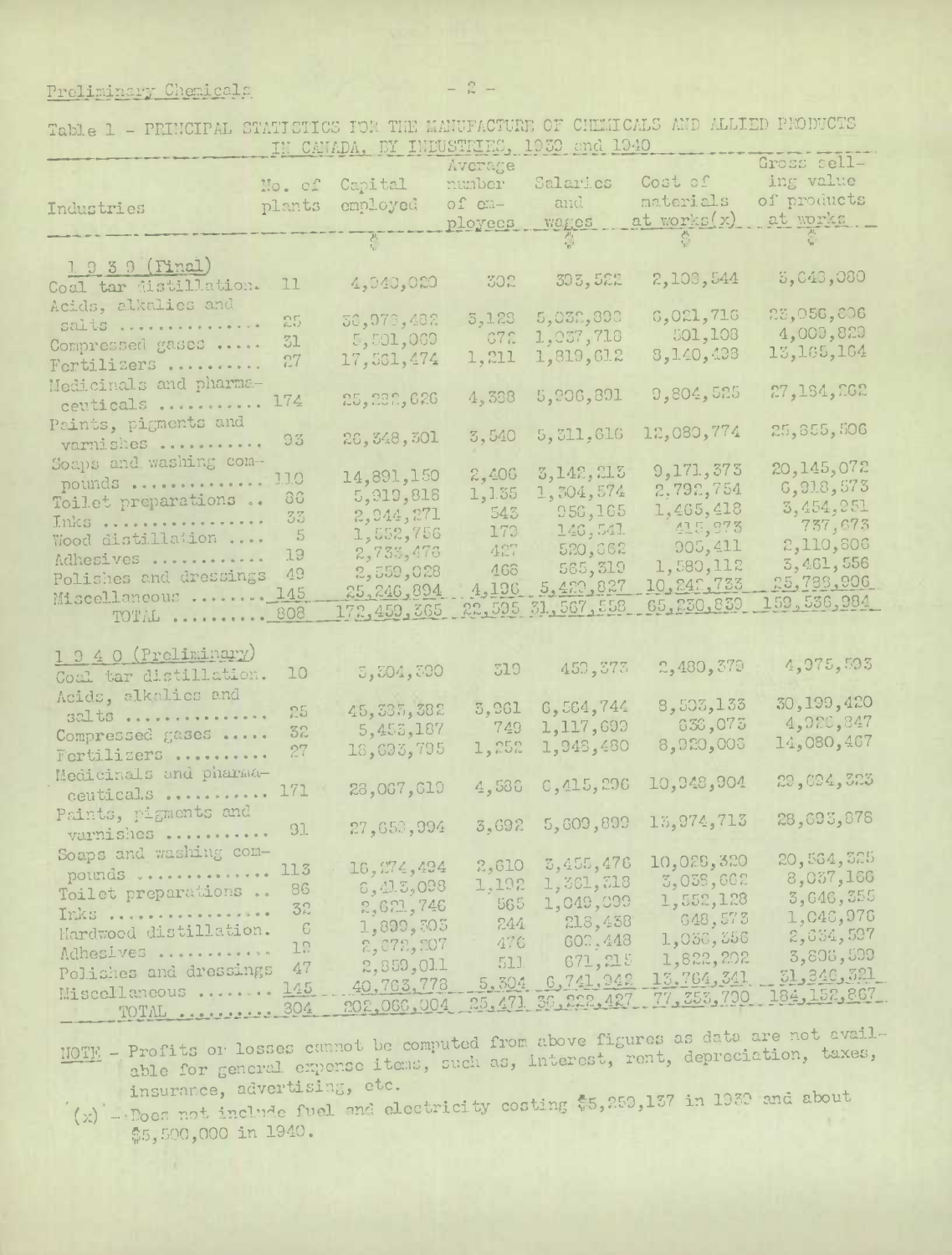Preliminary Chemicals

| Cross sell-<br>Average<br>ing velue<br>Cost of<br>Saleries<br>No. of Capital<br>number<br>of products<br>materials<br>and<br>of cm-<br>plants<br>employed<br>Provinces<br>at works<br>at works(x)<br>ployees<br>wages<br>$\frac{1}{\sqrt{2}}$<br>$\frac{\partial h}{\partial x^2}$<br>$\ddot{\circ}$<br>$\begin{array}{ccc}\n\bullet & \bullet & \bullet & \bullet \\ \bullet & \bullet & \bullet & \bullet\n\end{array}$<br>1939 (Final)<br>Nova Scotia and<br>320<br>2,530,034<br>357,727<br>1,381,197<br>2,629,754<br>Prince Edward Island<br>14<br>237, 218<br>1,409,710<br>172<br>$\overline{7}$<br>1,717,902<br>New Brunswick<br>20, 247, 499<br>48,803,401<br>10,888,186<br>251<br>61, 191, 919<br>8,294<br>Quebec<br>35,760,702<br>17,032,755<br>85,757,237<br>11,726<br>424<br>Ontario,<br>2,017,710<br>615 776,421<br>4,833,516<br>38<br>Manitoba<br>152,452<br>502,427<br>67 104,589<br>$\overline{7}$<br>Saskatchewan<br>233,232<br>98 110,290<br>624,255<br>17<br>Alberta<br>4,023,287<br>1, 303 2, 060, 372<br>50<br>15, 147, 507<br>British Columbia<br>22,595 31,567,558<br>65,230,833<br>172,459,565<br>808<br>CANADA<br>1 9 4 0 (Preliminary)<br>Nova Scotia and<br>1,612,500<br>413,500<br>345<br>5,310,050<br>Prince Edward Island<br>14<br>1,572,842<br>186,156<br>164<br>7<br>2,199,622<br>New Brunswick<br>24,627,281<br>$9.464$ $12,814,200$<br>70,570,527<br>247<br>Quebec<br>102, 968, 351<br>42, 138, 148<br>13,352 19,652,576<br>105,023,640<br>423<br>Ontario<br>2,408,272<br>780, 173<br>604<br>5,302,752<br>38<br>Manitoba<br>156,729<br>91,476<br>C C<br>300,013<br>8 | IN CARADA, DY PROVINCED, 1939 and 1949 |  |  |  |  |  |               |  |  |  |  |
|-------------------------------------------------------------------------------------------------------------------------------------------------------------------------------------------------------------------------------------------------------------------------------------------------------------------------------------------------------------------------------------------------------------------------------------------------------------------------------------------------------------------------------------------------------------------------------------------------------------------------------------------------------------------------------------------------------------------------------------------------------------------------------------------------------------------------------------------------------------------------------------------------------------------------------------------------------------------------------------------------------------------------------------------------------------------------------------------------------------------------------------------------------------------------------------------------------------------------------------------------------------------------------------------------------------------------------------------------------------------------------------------------------------------------------------------------------------------------------------------------------------------------------------------------------------------------------------------------------|----------------------------------------|--|--|--|--|--|---------------|--|--|--|--|
|                                                                                                                                                                                                                                                                                                                                                                                                                                                                                                                                                                                                                                                                                                                                                                                                                                                                                                                                                                                                                                                                                                                                                                                                                                                                                                                                                                                                                                                                                                                                                                                                       |                                        |  |  |  |  |  |               |  |  |  |  |
|                                                                                                                                                                                                                                                                                                                                                                                                                                                                                                                                                                                                                                                                                                                                                                                                                                                                                                                                                                                                                                                                                                                                                                                                                                                                                                                                                                                                                                                                                                                                                                                                       |                                        |  |  |  |  |  |               |  |  |  |  |
|                                                                                                                                                                                                                                                                                                                                                                                                                                                                                                                                                                                                                                                                                                                                                                                                                                                                                                                                                                                                                                                                                                                                                                                                                                                                                                                                                                                                                                                                                                                                                                                                       |                                        |  |  |  |  |  |               |  |  |  |  |
|                                                                                                                                                                                                                                                                                                                                                                                                                                                                                                                                                                                                                                                                                                                                                                                                                                                                                                                                                                                                                                                                                                                                                                                                                                                                                                                                                                                                                                                                                                                                                                                                       |                                        |  |  |  |  |  |               |  |  |  |  |
|                                                                                                                                                                                                                                                                                                                                                                                                                                                                                                                                                                                                                                                                                                                                                                                                                                                                                                                                                                                                                                                                                                                                                                                                                                                                                                                                                                                                                                                                                                                                                                                                       |                                        |  |  |  |  |  |               |  |  |  |  |
|                                                                                                                                                                                                                                                                                                                                                                                                                                                                                                                                                                                                                                                                                                                                                                                                                                                                                                                                                                                                                                                                                                                                                                                                                                                                                                                                                                                                                                                                                                                                                                                                       |                                        |  |  |  |  |  |               |  |  |  |  |
|                                                                                                                                                                                                                                                                                                                                                                                                                                                                                                                                                                                                                                                                                                                                                                                                                                                                                                                                                                                                                                                                                                                                                                                                                                                                                                                                                                                                                                                                                                                                                                                                       |                                        |  |  |  |  |  |               |  |  |  |  |
|                                                                                                                                                                                                                                                                                                                                                                                                                                                                                                                                                                                                                                                                                                                                                                                                                                                                                                                                                                                                                                                                                                                                                                                                                                                                                                                                                                                                                                                                                                                                                                                                       |                                        |  |  |  |  |  |               |  |  |  |  |
|                                                                                                                                                                                                                                                                                                                                                                                                                                                                                                                                                                                                                                                                                                                                                                                                                                                                                                                                                                                                                                                                                                                                                                                                                                                                                                                                                                                                                                                                                                                                                                                                       |                                        |  |  |  |  |  | 2,270,534     |  |  |  |  |
|                                                                                                                                                                                                                                                                                                                                                                                                                                                                                                                                                                                                                                                                                                                                                                                                                                                                                                                                                                                                                                                                                                                                                                                                                                                                                                                                                                                                                                                                                                                                                                                                       |                                        |  |  |  |  |  |               |  |  |  |  |
|                                                                                                                                                                                                                                                                                                                                                                                                                                                                                                                                                                                                                                                                                                                                                                                                                                                                                                                                                                                                                                                                                                                                                                                                                                                                                                                                                                                                                                                                                                                                                                                                       |                                        |  |  |  |  |  | 89,989,135    |  |  |  |  |
|                                                                                                                                                                                                                                                                                                                                                                                                                                                                                                                                                                                                                                                                                                                                                                                                                                                                                                                                                                                                                                                                                                                                                                                                                                                                                                                                                                                                                                                                                                                                                                                                       |                                        |  |  |  |  |  | 4,569,670     |  |  |  |  |
|                                                                                                                                                                                                                                                                                                                                                                                                                                                                                                                                                                                                                                                                                                                                                                                                                                                                                                                                                                                                                                                                                                                                                                                                                                                                                                                                                                                                                                                                                                                                                                                                       |                                        |  |  |  |  |  | 332,858       |  |  |  |  |
|                                                                                                                                                                                                                                                                                                                                                                                                                                                                                                                                                                                                                                                                                                                                                                                                                                                                                                                                                                                                                                                                                                                                                                                                                                                                                                                                                                                                                                                                                                                                                                                                       |                                        |  |  |  |  |  | 629,456       |  |  |  |  |
|                                                                                                                                                                                                                                                                                                                                                                                                                                                                                                                                                                                                                                                                                                                                                                                                                                                                                                                                                                                                                                                                                                                                                                                                                                                                                                                                                                                                                                                                                                                                                                                                       |                                        |  |  |  |  |  | 10,501,336    |  |  |  |  |
|                                                                                                                                                                                                                                                                                                                                                                                                                                                                                                                                                                                                                                                                                                                                                                                                                                                                                                                                                                                                                                                                                                                                                                                                                                                                                                                                                                                                                                                                                                                                                                                                       |                                        |  |  |  |  |  | 150,536,984   |  |  |  |  |
|                                                                                                                                                                                                                                                                                                                                                                                                                                                                                                                                                                                                                                                                                                                                                                                                                                                                                                                                                                                                                                                                                                                                                                                                                                                                                                                                                                                                                                                                                                                                                                                                       |                                        |  |  |  |  |  |               |  |  |  |  |
|                                                                                                                                                                                                                                                                                                                                                                                                                                                                                                                                                                                                                                                                                                                                                                                                                                                                                                                                                                                                                                                                                                                                                                                                                                                                                                                                                                                                                                                                                                                                                                                                       |                                        |  |  |  |  |  |               |  |  |  |  |
|                                                                                                                                                                                                                                                                                                                                                                                                                                                                                                                                                                                                                                                                                                                                                                                                                                                                                                                                                                                                                                                                                                                                                                                                                                                                                                                                                                                                                                                                                                                                                                                                       |                                        |  |  |  |  |  |               |  |  |  |  |
|                                                                                                                                                                                                                                                                                                                                                                                                                                                                                                                                                                                                                                                                                                                                                                                                                                                                                                                                                                                                                                                                                                                                                                                                                                                                                                                                                                                                                                                                                                                                                                                                       |                                        |  |  |  |  |  | 3,213,348     |  |  |  |  |
|                                                                                                                                                                                                                                                                                                                                                                                                                                                                                                                                                                                                                                                                                                                                                                                                                                                                                                                                                                                                                                                                                                                                                                                                                                                                                                                                                                                                                                                                                                                                                                                                       |                                        |  |  |  |  |  | 2,406,655     |  |  |  |  |
|                                                                                                                                                                                                                                                                                                                                                                                                                                                                                                                                                                                                                                                                                                                                                                                                                                                                                                                                                                                                                                                                                                                                                                                                                                                                                                                                                                                                                                                                                                                                                                                                       |                                        |  |  |  |  |  | 58,642,339    |  |  |  |  |
|                                                                                                                                                                                                                                                                                                                                                                                                                                                                                                                                                                                                                                                                                                                                                                                                                                                                                                                                                                                                                                                                                                                                                                                                                                                                                                                                                                                                                                                                                                                                                                                                       |                                        |  |  |  |  |  |               |  |  |  |  |
|                                                                                                                                                                                                                                                                                                                                                                                                                                                                                                                                                                                                                                                                                                                                                                                                                                                                                                                                                                                                                                                                                                                                                                                                                                                                                                                                                                                                                                                                                                                                                                                                       |                                        |  |  |  |  |  | 4,700,638     |  |  |  |  |
|                                                                                                                                                                                                                                                                                                                                                                                                                                                                                                                                                                                                                                                                                                                                                                                                                                                                                                                                                                                                                                                                                                                                                                                                                                                                                                                                                                                                                                                                                                                                                                                                       | Saskatchewan                           |  |  |  |  |  | 360,840       |  |  |  |  |
| 245,918<br>09,935<br>96<br>497,866<br>17<br>Alberta                                                                                                                                                                                                                                                                                                                                                                                                                                                                                                                                                                                                                                                                                                                                                                                                                                                                                                                                                                                                                                                                                                                                                                                                                                                                                                                                                                                                                                                                                                                                                   |                                        |  |  |  |  |  | 628,732       |  |  |  |  |
| 4,592,010<br>15,033,548<br>2,179,312<br>50<br>1,570<br>British Columbia                                                                                                                                                                                                                                                                                                                                                                                                                                                                                                                                                                                                                                                                                                                                                                                                                                                                                                                                                                                                                                                                                                                                                                                                                                                                                                                                                                                                                                                                                                                               |                                        |  |  |  |  |  | 11,225,864    |  |  |  |  |
| 25,471 30,222,427 77,353,790<br>202,066,004<br>804<br>CANADA                                                                                                                                                                                                                                                                                                                                                                                                                                                                                                                                                                                                                                                                                                                                                                                                                                                                                                                                                                                                                                                                                                                                                                                                                                                                                                                                                                                                                                                                                                                                          |                                        |  |  |  |  |  | 134, 152, 867 |  |  |  |  |

Table 2 - PRINCIPAL STATISTICS FOR THE MAHUFACTURE OF CHEMICALS AND ALLIED PRODUCTS

(x) Does not include fuel and electricity costing \$5,259,137 in 1939 and about \$5,500,000 in 1940.